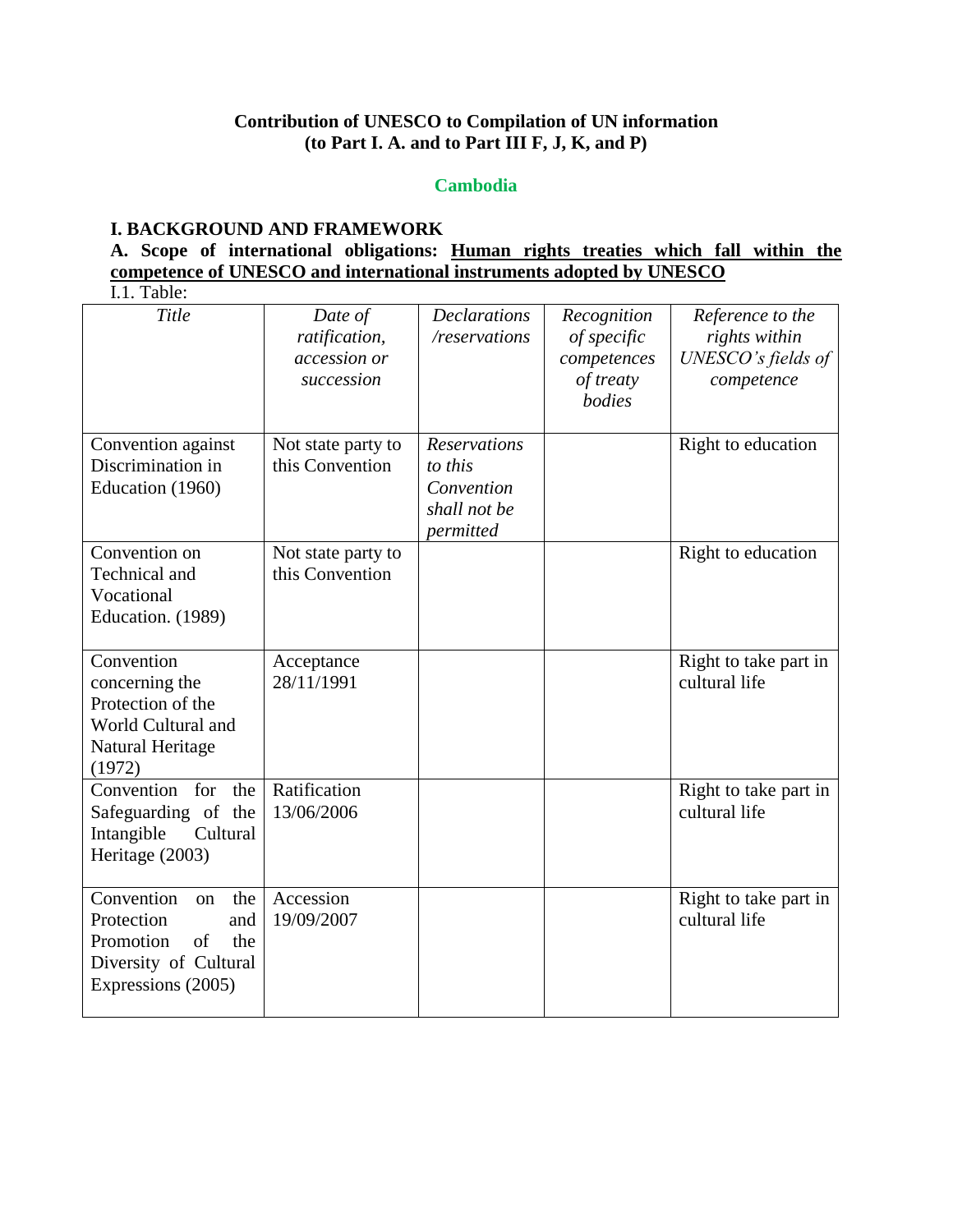### **II. Input to Part III. Implementation of international human rights obligations, taking into account applicable international humanitarian law to items F, J, K, and P**

#### **Right to education**

2. Constitutional framework: According to **Article 48** of the Constitution of Cambodia  $(1993)^{1}$ , the State shall protect the rights of the children as stipulated in the Convention on Children, included in particular the right to education and protect children from acts that are injurious to their education opportunities.

3. In addition, **Article 65** specifies that: "The State shall protect and upgrade **citizens' rights to quality education** at all levels and shall take necessary steps for quality education to reach all citizens. The State shall respect physical education and sports for the welfare of all Khmer citizens." Moreover, "The State shall establish a comprehensive and standardized educational system throughout the country that shall guarantee the principles of educational freedom and quality to ensure that all citizens have equal opportunity to earn a living" (**Article 66**). It shall also adopt an educational programme according to the principle of modern pedagogy including technology and foreign languages, as well as control public and private schools and classrooms at all levels (**Article 67**).

4. According to **Article 68**, "The State shall provide **free primary and secondary education to all citizens in public schools**. Citizens shall receive education for at least nine years. The State shall disseminate and develop the Pali schools and the Buddhist Institute."

5. Legislative framework: The Ministry of Education, Youth and Sports was established on the basis of the Law (*Kram*) dated 24 January 1996. <sup>2</sup>

6. There is no compulsory schooling in Cambodia. Nevertheless Article 31 of the **Law on Education of 2007**<sup>3</sup> guarantees that: "Every citizen has the right to access qualitative education of at least 9 years in public schools free of charge. The Ministry in charge of education shall gradually prepare the policy and strategic plans to ensure that all citizens obtain qualitative education as stipulated by this law." Furthermore Article 15 states that: "The state shall prepare a comprehensive and unique education system, which includes formal education, non-formal education, and informal education. Early childhood education is the preparatory study [level] of the education system. The education system of Cambodia is comprised of public and private education. The Ministry in charge of Education shall issue the regulation on education system." Moreover Article 33 assures the respect of the rights and freedom of religious beliefs.

l

**Normative Framework:**

<sup>&</sup>lt;sup>1</sup> <http://www.embassy.org/cambodia/government/constitution.htm>

<sup>&</sup>lt;sup>2</sup> International Bureau of Education (IBE), Profile of the education system in Cambodia, August 2006,

<http://www.ibe.unesco.org/fr/dans-le-monde/regions-de-lunesco/asie-et-pacifique/cambodge/profile-of-education.html>

<sup>&</sup>lt;sup>3</sup> [http://planipolis.iiep.unesco.org/upload/Cambodia/Cambodia\\_Education\\_Law.pdf](http://planipolis.iiep.unesco.org/upload/Cambodia/Cambodia_Education_Law.pdf)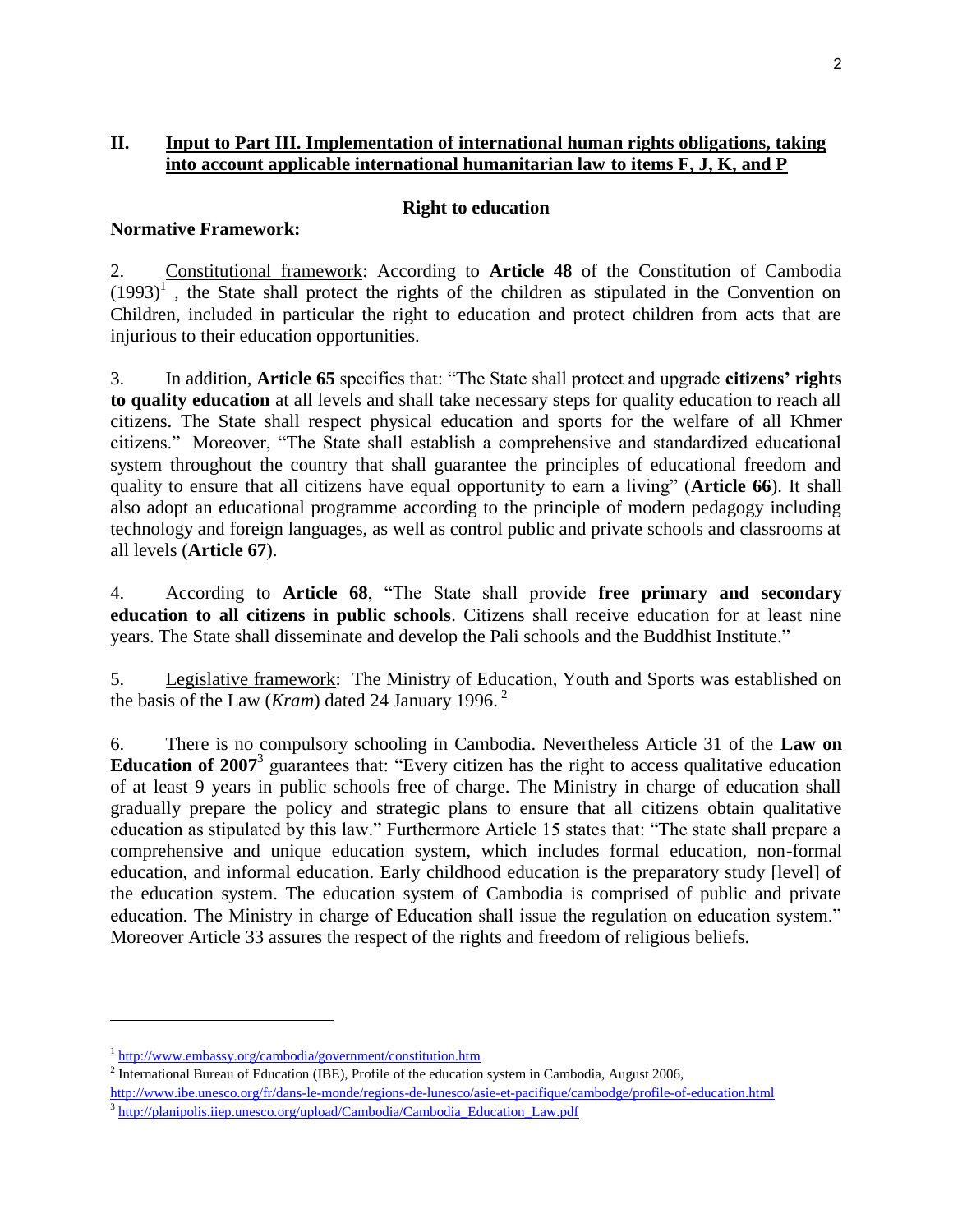7. Ministry of Education Letter No. 1621 dated 21 October 1992 deals with questions relating to the teaching of human rights, the crime of genocide, the abolition of all acts injurious to women, the rules of propriety, the highway code, health and nutrition. Letter No. 21 E. Relex of 12 October 1993 deals with teaching human rights in primary and secondary schools, upgrading the skills of teachers, and publishing works on human rights subjects. $4$ 

8. Compulsory education and school attendance: According to State Council Decree-Law no. 30, dated 20 November 1986, primary education establishments shall accept children from the age of 6 and shall encourage them to complete their schooling (Chapter 2, Article 3). Article 4 of this Decree-Law states that: "level 1 secondary education establishments shall provide training to students so that they may exercise a trade, be employable in industry, or be capable of continuing their studies at a Level 2 educational establishment, a special secondary school or a vocational training establishment." Furthermore, the law equally establishes that "level 2 secondary education establishments shall provide training to students who have completed their Level 1 secondary studies so that they may acquire the knowledge and capability enabling them to continue their studies in the scientific and technical fields at higher educational establishments in accordance with the State Plan."<sup>5</sup>

9. Non-discrimination and gender equality: Regarding the issue of inclusive education, Article 38 and 39 of the Constitution declare that the state encourages and promotes special education for disabled persons and for outstanding talented children. Equality of their rights is also pledged.

10. Inclusive education is also safeguarded by the Council of Ministers Decision no. 181 (20 December 1997) on the rehabilitation, vocational training and employment of disabled persons. It makes it incumbent upon general education and vocational training schools to accept disabled students in accordance with their possibilities and capacity. The newly-established Special Education Office is located in the Primary and Pre-School Department of the Ministry of Education and has the duty to promote and support education for children with disabilities, minorities, girls and other vulnerable groups. $<sup>6</sup>$ </sup>

## **Policy measures:**

11. Major policy measures: The early 1990s featured a growing emphasis on Government-led policy development, especially greater attention to basic needs provision and quality improvement through continued restoration of buildings, supply of textbooks, expanded teacher training and efforts to improve examinations, e.g. the Education for All Conference (1992) and the plan for the Rebuilding Quality Education and Training (1994). The Government prepared the first Socio-Economic Development Plan (SEDP I) 1996-2000 setting out broad education development policies, strategies and targets. Moreover, the Ministry of Education, Youth and

l

6 Ibid.

<sup>4</sup> Ibid.

 $<sup>5</sup>$  Initial Report of Cambodia submitted to the CRC in 1997, CRC/C/11/Add.16,</sup>

http://mineaction.org/hrtreaty/Cambodia%20CRC%20initial%20report.pdf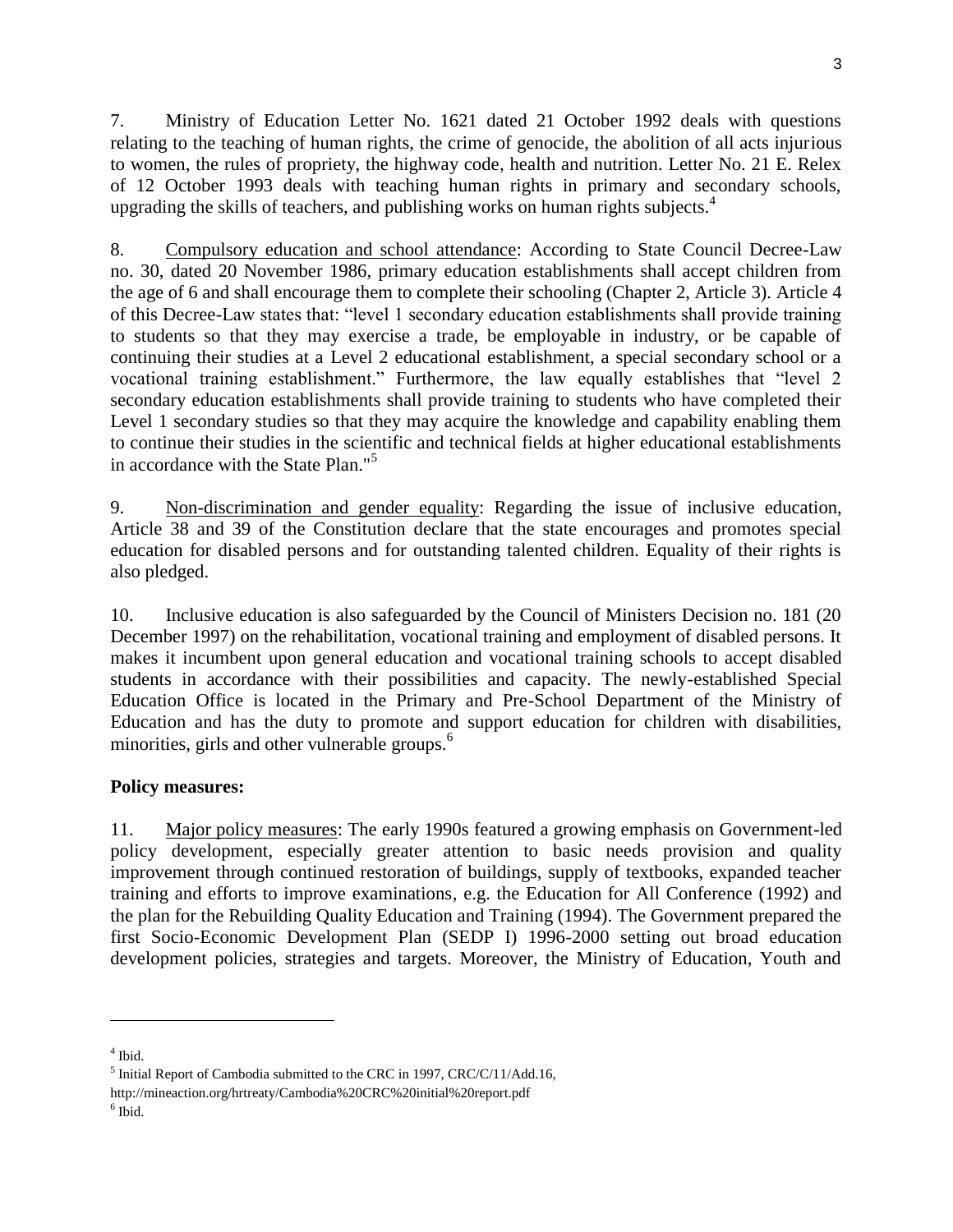Sports formulated the Education Investment Plan 1995-2000 detailing priority strategies, programs and investment requirements.

12. Since the early 1990s, Cambodia has made considerable progress in expanding basic education services. However, both quality and coverage still remain areas of great concern. There is a shortage of school buildings and learning centers, class sizes are often excessive, the number of actual instructional hours is inadequate, new curricula are not yet fully implemented, and there is a shortage of core and supplementary teaching materials. Teachers are often not sufficiently qualified and are ill motivated due to low salaries and poor working conditions. The socioeconomic and professional status of teachers is poor. There are few incentives such as scholarships, training opportunities, career development, and transfer or public recognition.<sup>7</sup>

13. The National Plan for Education for All 2003-2015 sets out important strategic policies which include long-term economic development goals for the future of Cambodian society. This provides that Cambodian children and youth should have equal opportunities and access to formal education, and non-formal education regardless of their living standard, gender, geographical area, physical condition or ethnicity.<sup>8</sup>

14. In 2002, the Ministry prepared its first five-year Education Strategic Plan (ESP) and Education Sector Support Program (ESSP).<sup>9</sup>

15. In the period of ESP 2006-2010, the Ministry committed itself to achieving the existing priority policies, which were consistent with EFA 2003-2015, the Cambodia Millennium Development Goals 2015 and the National Strategic Development Plan 2006-2010. The priority policies in the ESP 2006-2010 were as follows: 1) ensuring equitable access to education; 2) increasing quality and efficiency of the education services; and 3) institutional development and capacity building for decentralization.<sup>10</sup>

16. The ESP 2006-2010 was emphatically pro-poor. The broad policy thrust was that the education poverty trap was to be eliminated. The Plan focused on a number of measures that begin to eliminate the cost barriers to education for poor families, while still assuring wellmanaged and relevant education. A key feature of the planning, implementation and monitoring systems for the ESP was that new forms of partnership in education at all levels were required.<sup>11</sup>

17. Cambodia's Government is committed to enforce the education system in Cambodia. Thus a number of policies have been established throughout recent years<sup>12</sup>:

 $\overline{\phantom{a}}$ 

<sup>7</sup> Ibid.

<sup>8</sup> Cambodian National Report, UNESCO International Conference on Education, Inclusive Education: "the Way of the Future, November 2008[, http://www.ibe.unesco.org/National\\_Reports/ICE\\_2008/cambodia\\_NR08.pdf](http://www.ibe.unesco.org/National_Reports/ICE_2008/cambodia_NR08.pdf) (Accessed 3 November 2010) <sup>9</sup> Ibid.

<sup>&</sup>lt;sup>10</sup> Education Strategic Plan, December 2005,

<http://planipolis.iiep.unesco.org/upload/Cambodia/Cambodia%20Education%20Strategic%20Plan%202006-2010.pdf>

<sup>&</sup>lt;sup>11</sup> International Bureau of Education (IBE), Profile of the education system in Cambodia, op. cit.

 $12$  <http://www.moeys.gov.kh/> (Accessed 03/11/2010)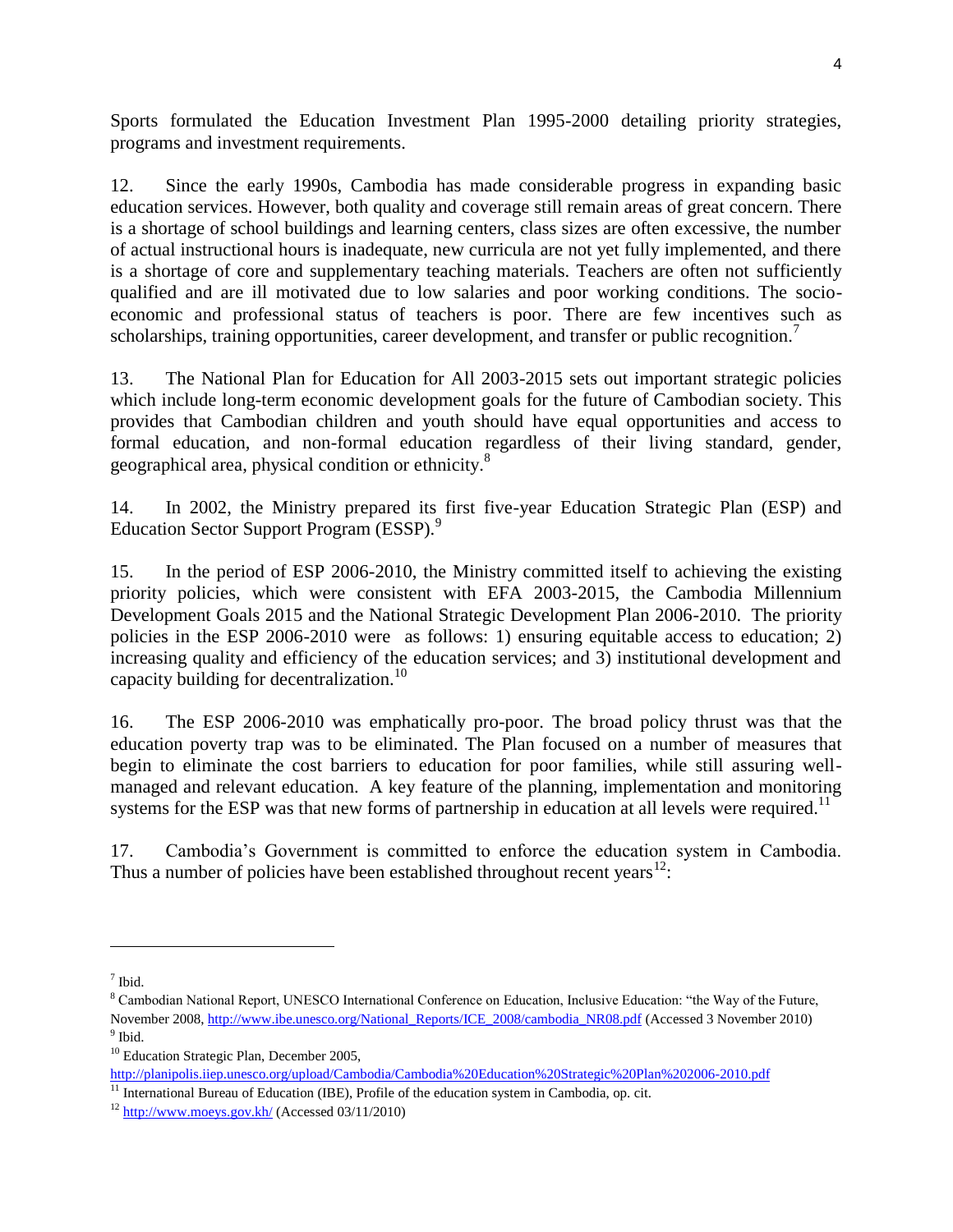- Policy on Education for Children with Disabilities  $(2008)^{13}$
- Policy on Child friendly schools  $(2007)^{14}$
- Policy for Curriculum Development (2005-2009)
- National Policy of Non-Formal Education

18. Vocational and technical education: Another priority of the Education Sector Support Program 2006-2010 was to take early and urgent action to expand education and training opportunities for the number of young people aged between 12 and 24 years who currently are school dropouts or have limited access to post- primary education and training opportunities.<sup>15</sup>

19. Language of instruction: The official language is Khmer according to Article 24: "The Khmer Language is the official language and a subject of the fundamental curriculum's at public schools providing general education."

20. Pilot bilingual literacy programs have been put in place. Moreover, the Ministry is undertaking a number of initiatives with support from a new taskforce on bilingual education including representatives from the Ministry, the Royal Academy and NGO groups.<sup>16</sup>

23. **Cooperation**: Cambodia is not party to 1960 UNESCO Convention against Discrimination in Education. It did not report on the Recommendation against Discrimination in Education within the framework of the:

- Sixth Consultation of Member States (covering the period 1994-1999)
- Seventh Consultation of Member States (covering the period 2000-2005)
- Eight Consultation of Member States (covering the period 2006-2011)

24. Cambodia did not report within the framework of the Fourth Consultation of Member States on the measures taken for the implementation of the 1974 UNESCO Recommendation concerning Education for International Understanding, Co-operation and Peace and Education relating to Human Rights and Fundamental Freedoms (covering the period 2005-2008). It has not yet reported within the framework of the Fifth Consultation of Member States the measures taken for the implementation of the 1974 UNESCO Recommendation (2013).

25. Cambodia reported within the framework of the Second Consultation (2011) on the measures taken for the implementation of the 1976 Recommendation on the Development of Adult Education. However, it did not report for the First Consultation (1993).

26. Cambodia is not party to the 1989 UNESCO Convention on Technical and Vocational Education.

l

<sup>&</sup>lt;sup>13</sup>[http://www.moeys.gov.kh/Includes/Contents/Education/Policy%20on%20Education%20for%20children%20with%20Disabilitie](http://www.moeys.gov.kh/Includes/Contents/Education/Policy%20on%20Education%20for%20children%20with%20Disabilities.pdf) [s.pdf](http://www.moeys.gov.kh/Includes/Contents/Education/Policy%20on%20Education%20for%20children%20with%20Disabilities.pdf) (Accessed 03/11/2010)

<sup>14</sup><http://www.moeys.gov.kh/Includes/Contents/Education/NationalPoliciesEducation/PolicyonChildFriendlySchools.pdf> (Accessed 03/11/2010)

<sup>&</sup>lt;sup>15</sup> Education Strategic Plan, December 2005, op. cit.

<sup>&</sup>lt;sup>16</sup> Cambodian National Report, UNESCO International Conference on Education, Inclusive Education: "the Way of the Future, November 2008, op. cit.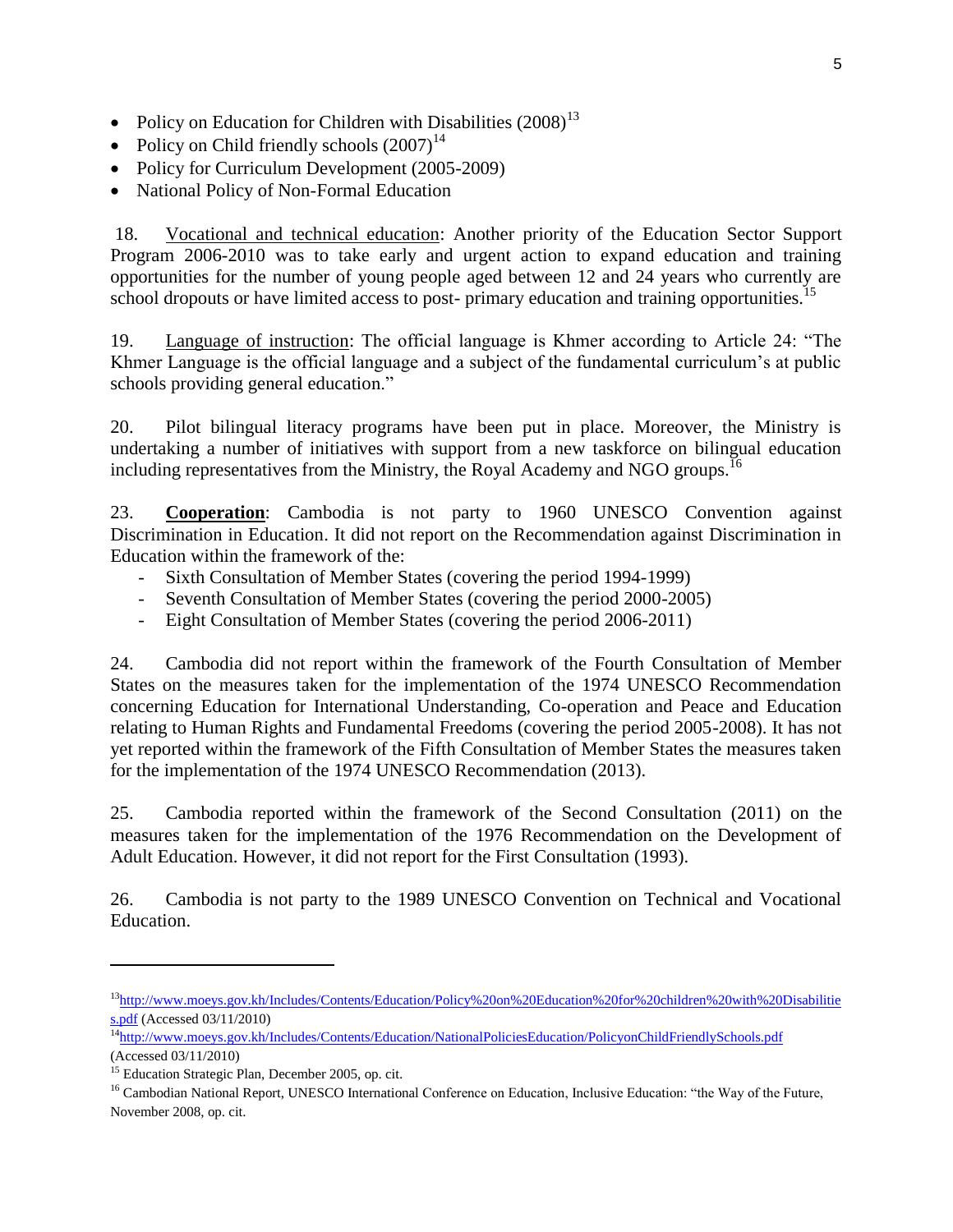## **Freedom of opinion and expression**

27. Constitutional and Legislative Framework: Freedom of expression is guaranteed under Article 41 of the Constitution of the Kingdom of Cambodia (1993).

28. The protection of freedom of expression and the press is further elaborated in Article 1 of the Press Law (1995). However, the Press Law imposes content restrictions in relation to anything which "may affect the public order by inciting directly one or more persons to commit violence" (Article 11), which "may cause harm to the national security and political stability" (Article 12) or which affects "the good custom of society" (Article 14).

29. Defamation remains criminalized in Cambodia under the Penal Code 2009. Article 62 of the 1992 Provisions Relating to the Judiciary and Criminal Law and Procedure also contains prison terms up to 3 years for information published in "bad faith and malicious intent" or is "likely to disturb public peace"

30. A freedom of information law does not currently exist in Cambodia.

31. Media Self-Regulation: Media self-regulation does not exist in Cambodia despite efforts of local NGOs such as the Cambodia Centre for Independent Media (since 2007) through the support of UNESCO.

32. Media content is monitored by the Cambodian authorities. Article 13 of the Press Law is used to justify censorship of news content.

33. Safety of Journalists: UNESCO's Director-General condemned the killing of the Cambodian journalist, Hang Serei Oudom in  $2012^{17}$ . The Director-General of UNESCO condemned the killing and called on the country to inform UNESCO, on a voluntary basis, of the actions taken to prevent the impunity of the perpetrators and to notify the Director-General of the status of the judicial inquiries conducted on each of the killings condemned by  $UNESCO^{18}$ .

# **Right to development and environmental issues<sup>19</sup>**

34. Cambodia is extremely rich in natural diversity and biodiversity. Its surface is still covered by a lot of forests and it has one of the most unique river systems in South East Asia including the Mekong and Tonle Sap Lake, which is the largest natural freshwater lake in south-

 $\overline{\phantom{a}}$ 

[http://www.unesco.org/new/fileadmin/MULTIMEDIA/HQ/CI/CI/pdf/ipdc2010\\_safety\\_decision\\_final.pdf\)](http://www.unesco.org/new/fileadmin/MULTIMEDIA/HQ/CI/CI/pdf/ipdc2010_safety_decision_final.pdf)

<sup>19</sup> [http://unesdoc.unesco.org/images/0018/001865/186552E.pdf.](http://unesdoc.unesco.org/images/0018/001865/186552E.pdf)

<sup>&</sup>lt;sup>17</sup> UNESCO's Director-General's public statements of killings of journalists [\(www.unesco.org/webworld/condemnation\)](http://www.unesco.org/webworld/condemnation)

<sup>&</sup>lt;sup>18</sup> Decision on the Safety of Journalists and the Issue of Impunity. Adopted by the IPDC Intergovernmental Council at its 27<sup>th</sup> Session (available at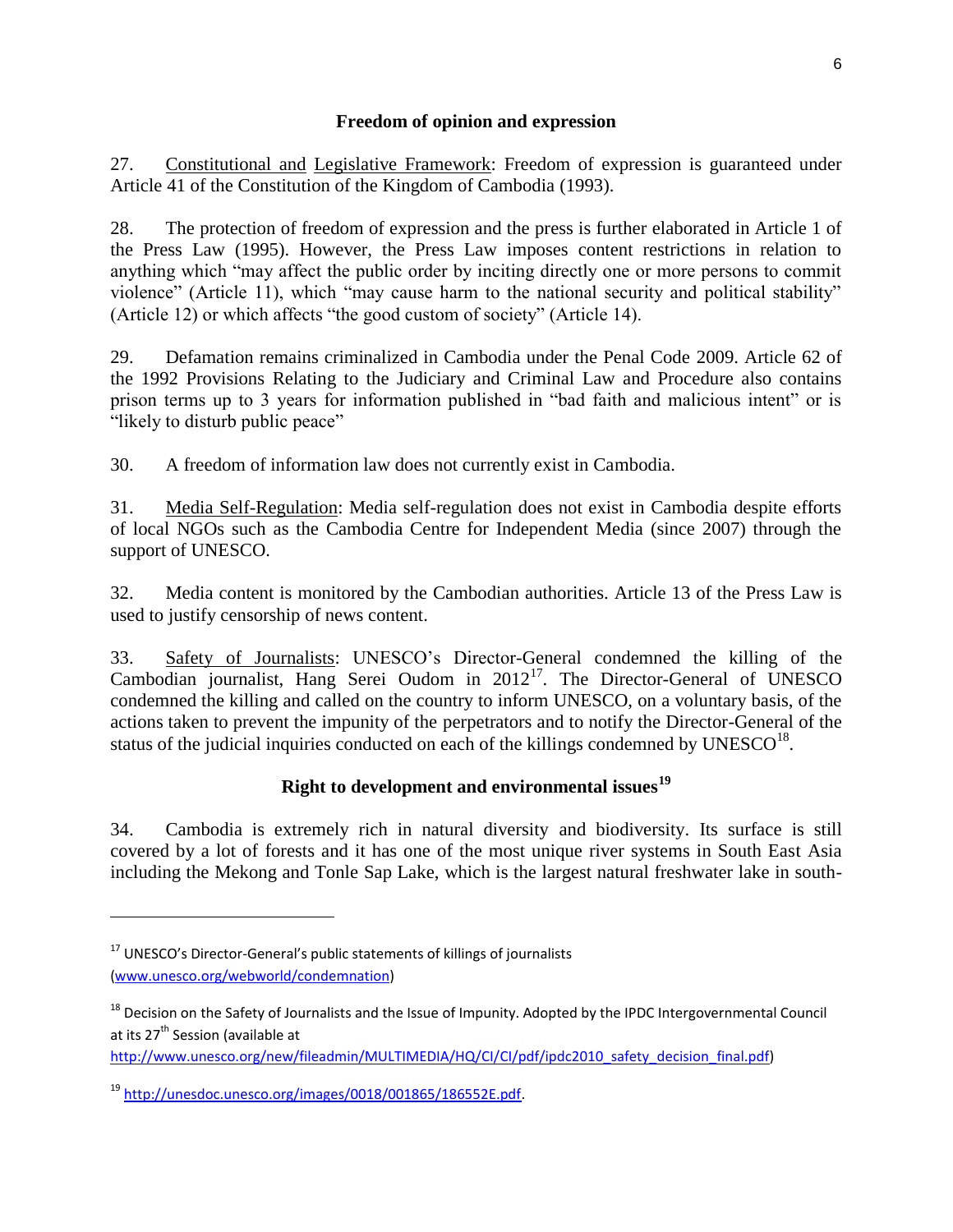east Asia. However, recent economic and urban development is changing the traditional picture. Gradually but steadily the forests have been shrinking and a lot of species have become endemic, one of the most famous examples being the Irawaddi or Mekong (sweet water) dolphin.

35. In recognition of the importance of Tonle Sap Lake it was designated by the Cambodian Government as a Multiple Use Area under the 1993 Royal Decree on Protected Areas. In October 1997, UNESCO accepted the nomination of the Tonle Sap as a Natural Biosphere Reserve. Three Core Areas: Prek Toal; Boeng Chmar and Stoeng Sen were confirmed in April 2001 by the passage of a specific Royal Decree implementing the Tonle Sap Biosphere Reserve. The Biosphere Reserve is managed through an inter-ministerial Tonle Sap Biosphere Reserve Secretariat which includes representatives from the Ministry of Environment, Ministry of Agriculture, Forestry and Fisheries and Ministry of Water Resources and Meteorology. The Lake is of great economic and cultural value to the people of Cambodia. The great temple complex at Angkor Wat is the most prominent cultural feature associated with Tonle Sap Great Lake. However, the lake and its inundation zone are already showing the impacts of over-exploitation of resources which is reducing both the biodiversity value and its potential to support livelihoods. Many of the pressures presently impacting the lake are likely to greatly increase in the short term, including population growth, especially around Siem Reap, fishing pressure and hydrological changes. Despite the inherent richness of this region (representing about 50% of Cambodia´s total freshwater capture fisheries production), most poverty indicators in the lake's bordering provinces are worse than those of the rest of the national population. To tackle this problem, UNESCO is actively supporting the Ministry of Tourism and the Tonlé Sap Authority in various fields: organizing and attending national and international seminars on Sustainable Tourism and on developing biosphere reserves as learning laboratories for sustainable development.

36. As the sustainable development factor gains weight in the conservation and presentation policy at the World Heritage Site of Angkor, issues related to the environment have grown an unprecedented interest at the Angkor International Coordinating Committee. Special attention is being paid to the Siem Reap region as a whole in regards to its sustainable development. UNESCO, in close cooperation with the relevant ministries and institutions, is working to bring together a group of experts in order to identify, quantify and improve the critical interrelationships between water, biota and social systems in the context of Cambodia's sustainable development. Part of this exercise is the creation of the Siem Reap Water Working Group to protect urban and rural areas from floods and/or droughts, and conserve water resources and associated ecosystems. Due to the overlapping areas of the Tonlé Sap Bisophere Reserve and the World Heritage site of Angkor, UNESCO´s support to local authorities will be focused on the efficient management of natural resources and the environment in a pro-poor sustainable economic growth approach of the whole region.

37. UNESCO, with the Ministry of Tourism and the University of Queensland, is working together in the development of the Tourism Master Plan for the Management of the Tonle Sap Biosphere Reserve. This Master plan is being developed at the same time as the Management Plan for the World Heritage Site of Angkor. Both plans draw upon each other for the benefit of the local population in the province of Siem Reap.

38. UNESCO co-operates with the National Committee on Science and Technology (NCOST) in the area of drafting the National Policy on Science and Technology (NPSTI) for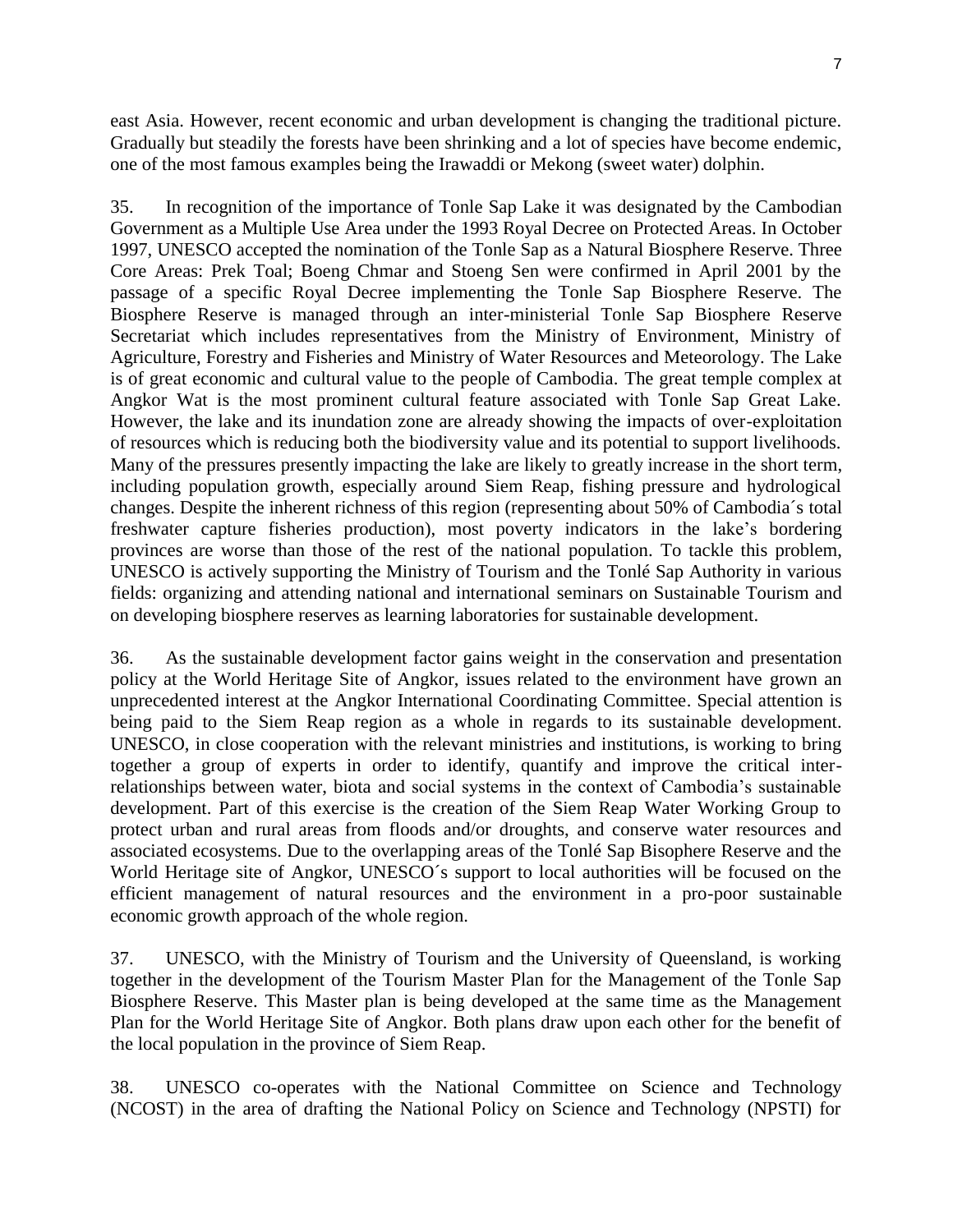Cambodia, the first draft of which was already discussed at the  $1<sup>st</sup>$  National Consultative Workshop. This process proves the commitment of the Cambodian national authorities to prepare the country for its engagement with the ASEAN in 2015, as well as shows the understanding that "ensuring equitable and sustainable economic growth requires that Cambodia has an ability to acquire and utilize knowledge and innovation based on science and technology".

#### **Cultural rights**

39. Normative Framework: The Cambodian constitution protects the right to participate in cultural life in its article 35 (Citizens "of either sex shall have the right to participate actively in the cultural life of the nation") and article 41 (Citizens "shall have freedom of expression, publication and assembly"). In addition, the State must "preserve and promote national culture," "protect and promote the Khmer language as required," and "preserve ancient monuments and artifacts and restore historic sites" (Article 69). The constitution also criminalizes "[a]ny offense affecting artistic cultural heritage" (Article 70) and declares the perimeter of national and world heritage sites to be "neutral zones where there shall be no military activity" (Article 71). Further, the Cambodian monarchy has promulgated royal decrees and sub-decrees related to cultural life, such as the 1995 decree establishing APSARA for the protection and management of Angkor and the 1996 Law on the Protection of Cultural Heritage.

40. Institutional framework: The Ministry of Culture and Fine Arts is the governmental entity responsible for all cultural activities. It is supported by UNESCO Phnom Penh Office and the Cambodian National Commission, which serves as a liaison between the government and UNESCO. These bodies work with APSARA, and the International Coordinating Committee established by UNESCO to implement Cambodian cultural policies and programmes at the Angkor World Heritage Site. Two expert bodies have been created under the Ministry authority to contribute to the implementation of the 1972 World Heritage Convention and 2003 Convention for the Safeguarding of the Intangible Cultural Heritage: the National Committee for World Heritage and the one for the Intangible Cultural Heritage. The implementation of the 2005 Convention on the Protection and Promotion of the Diversity of Cultural Expressions is monitored by a working group.

41. Policy measures: Much of the policy work has focused on tangible heritage conservation. However, work has recently begun on other aspects of culture, such as the commercialization of cultural goods that is supported by the newly created Cultural Industry Support Program. This initiative promotes the cultural heritage of minority communities and helps them attain more sustainable livelihoods. Henceforth, efforts and resources will concentrate on art education and creative industries areas.

42. Work with civil society: Cooperation undertaken with civil society focuses on minorities, including the training and support of indigenous communities in their artwork. Civil society has contributed to inscribing the Royal Ballet and Lkhoan Sbek Thom (shadow puppetry) on the Representative List of the Intangible Cultural Heritage. However, a larger popular access to cultural performances remains low as the entire production is driven by the tourism industry. Very little training opportunities are offered in art education for young people, which hampers the appreciation of traditional arts and artistic creativity by Cambodians.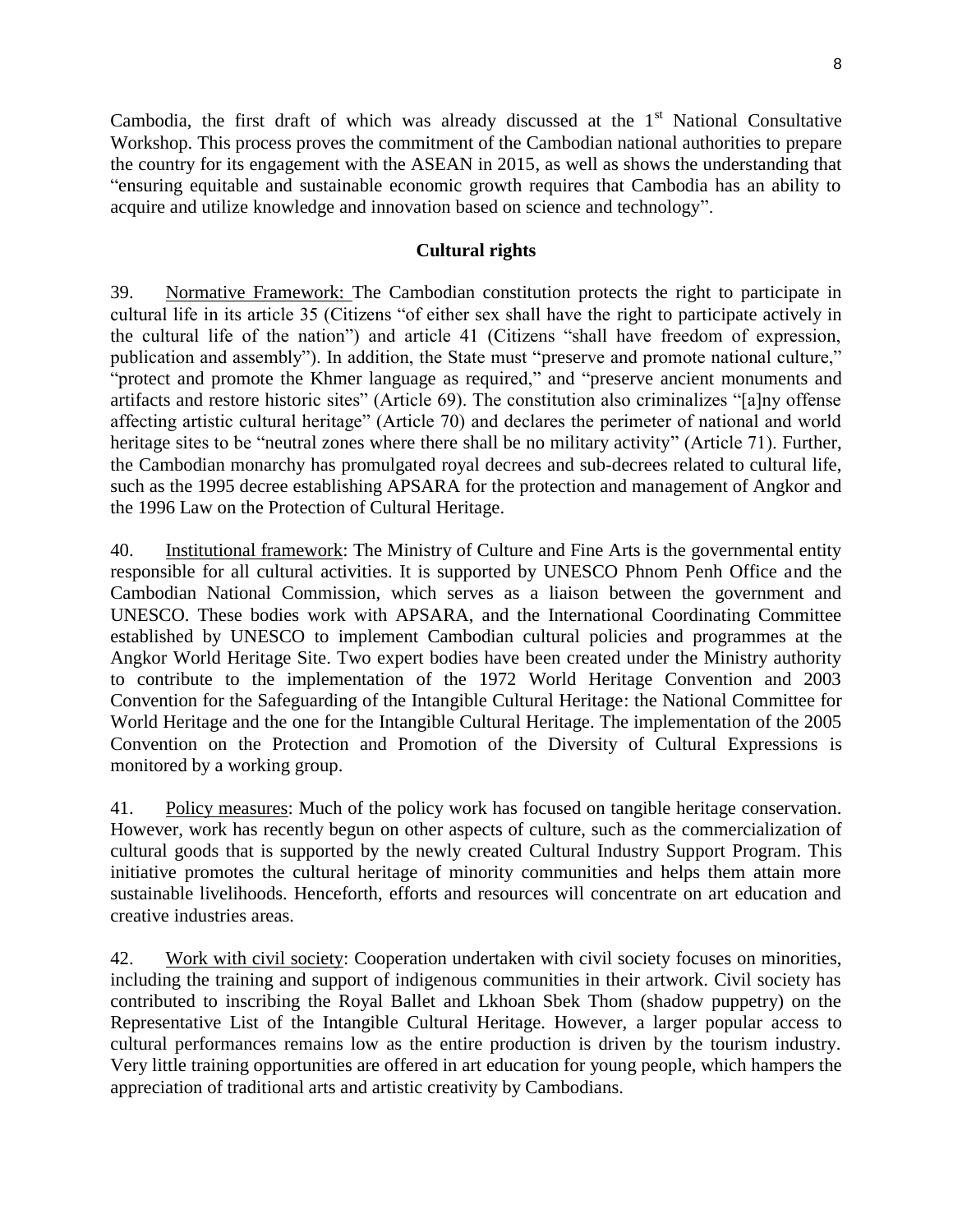# **III. RECOMMENDATIONS**

## **Right to education**

43. Cambodia should be encouraged to ratify UNESCO's Convention against Discrimination in Education.

44. Cambodia should be encouraged to submit state reports for the periodic consultations of UNESCO's education related standard-setting instruments.

45. Cambodia could be encouraged to strengthen its efforts to improve the quality of special education and to further develop non-formal education programmes as well as comprehensive and regular teacher trainings adapted to the different types of disabilities.

46. Cambodia should be encouraged to intensify its efforts to create an inclusive educational system welcoming children with disabilities as well as children from all minorities.

47. Cambodia could be encouraged to intensify its efforts to make basic education compulsory and to address drop-out and repetition rates, especially in regions with high minority population.

48. Cambodia could be encouraged to pursue its efforts to promote the quality of education and to further expand bilingual education for non-Khmer speakers.

## **Freedom of opinion and expression**

49. Cambodia is encouraged to undertake reforms to bring Cambodia's laws and practices in line with the existing international standards in the area of press freedom and freedom of opinion and expression.

50. Cambodia is encouraged to initiate the introduction of a freedom of information law, in accordance with the international standards.

51. Cambodia is encouraged to decriminalize defamation, libel and disinformation in the Penal Code and amend the Press Law in accordance with the international standards.

52. Cambodia is encouraged to establish an independent and transparent regulatory body responsible for promoting pluralist broadcasting media and distributing radio and television licenses according to the international standards for freedom of expression and the media.

53. Cambodia must ensure that journalists and media workers are able to practice their profession in a free and safe environment as part of their fundamental human rights and is called upon to investigate all attacks on journalists and media workers.

54. UNESCO encourages initiatives aiming at developing self-regulation mechanisms of the media in Cambodia.